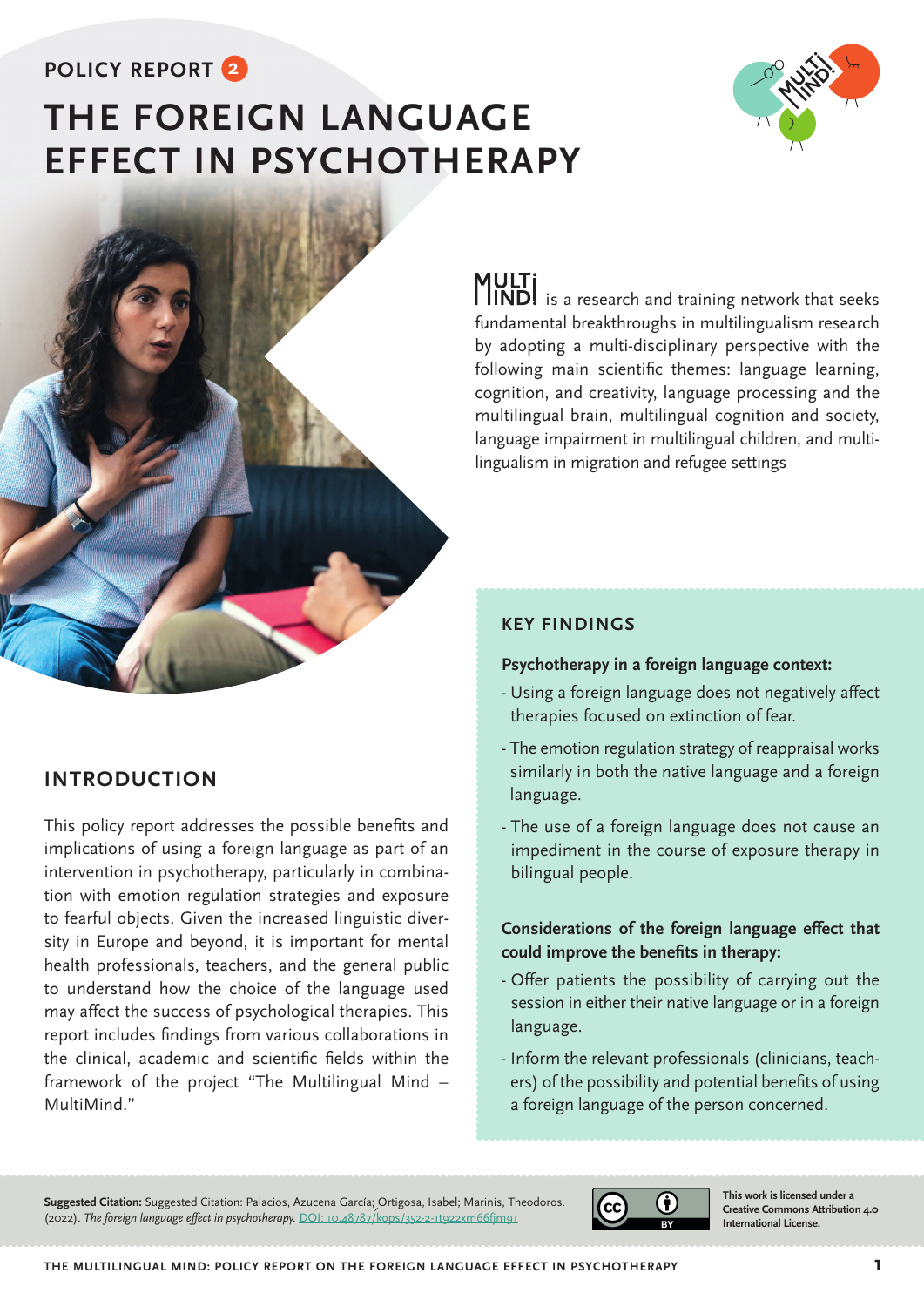### **METHODOLOGY**

This report establishes some guidelines according to the results obtained from research conducted within the project "MultiMind", which is also based on previous evidence in the field of foreign language and psychotherapy. Relevant references are provided at the end of the report. The report begins with a summary of the findings related to this line of research.

#### **The evaluation of the evidence-based findings rests on the following principles:**

**(a)** psychotherapeutic protocols: data availability on therapeutic processes and interventions in clinical cases of bilingual patients.

**(b)** scientific experiments: experimental paradigms testing the foreign language effect with respect to an appropriate control group.

A selection of the studies was based on the inclusion of adult bilinguals, so that the information collected reflects the perspective of a particular group of bilinguals with similar characteristics and who can express themselves in a similar way, even if it is in different countries and in different native and foreign languages.

### **BACKGROUND & CHALLENGES**

#### **Define the therapeutic approach**

There are different therapeutic approaches for every disorder. The selected approaches involve the manipulation of emotions. Exposure therapy is a commonly used technique that deals with the emotion of fear in a series of gradual steps (Hofmann, 2008). The use of this paradigm has previously been tested (García-Palacios et al., 2018), resulting in a modulating role of the foreign language in the acquisition of fear. Along with exposure therapy, there are other strategies that are directly related to the management or reduction of the intensity of emotions, either positive (joy, surprise) or negative ones (sadness, fear). These strategies are called emotion regulation strategies. In this research, they have been used in combination with exposure therapy in order to achieve a solid approach involving language in several forms (writing, reading, speaking). These strategies use language as a helpful tool for the management of emotions. For instance, an explicit strategy, such as reappraisal, allows participants to verbalize a sentence. This helps them to reduce or modulate the level of emotion they are feeling when confronted with the stimulus presented to them. To make sure all participants are able to regulate emotions and understand the concept, a set of questionnaires involving regulation strategies, anxiety, and depression are completed.

# **LIMITATIONS OF PREVIOUS RESEARCH**



The need to explore the efficacy of therapy in a foreign language emerged from clinical cases. Generally, these cases were anecdotal and lacked **empirical evidence** (e.g. Freud, 1918). Only a limited number of studies have explored the effect of foreign language within the field of psychotherapy or within an emotional framework.

Moreover, **physiological measures** are a recent addition to this area of research which need to be used in more depth in order to measure arousal levels and to complement the conventional self-reports.

Finally, many studies have focused on linguistic material in exploring the foreign language effect, and not much attention has been drawn to **nonlinguistic stimuli** that can additionally be modulated by linguistic tools.

#### **Role of context & age of acquisition of the second language**

Relevant characteristics concerning the bilingualism of the participants are the age of acquisition (Harris, 2004) and the context of acquisition (Altarriba, 2008). A later age of learning a second language is usually related to a lower proficiency, which leads to a remarkable difference in the level of knowledge and linguistic fluency in comparison to a mother tongue. This marked difference between languages eventually results in the foreign language effect, as it has been noted in previous studies (Chee et al., 2001). A questionnaire exploring the perceived level of English and the age of acquisition provided the necessary information to ensure that the participants in this study had a similar proficiency level, as well as a similar age and context of acquisition. The selected level of proficiency in exploring the foreign language effect ranged between an intermediate and high level of proficiency, which in practice differed considerably from a native language. In addition, the fact that the second language was not used frequently contributes to the difference from the native language. The set of these factors determine the presence of the foreign language effect. Essentially, the context and age of acquisition as well as the frequency of use are some of the factors that have had to be carefully taken into account to produce this research.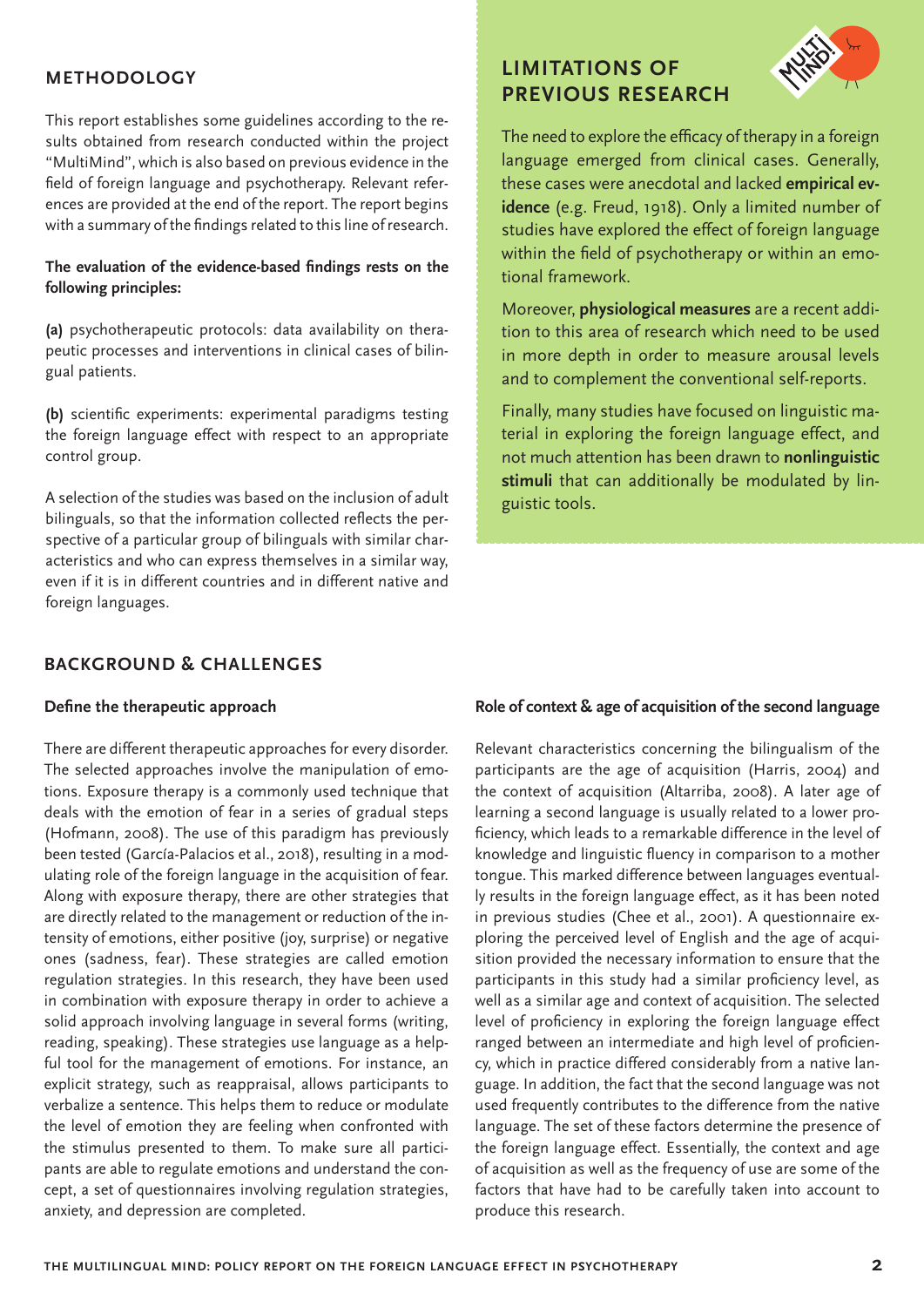#### **POSSIBLE SOLUTIONS**

#### **Paradigm selection**

Inclusion of experimental groups allowed the foreign language effect to be tested amongst a broader sample of people beyond clinical cases. Exposure therapy is a paradigm that offers the possibility to expose patients to the extinction of fear through language via instructions and accompanied by emotion regulation. This particular paradigm was chosen due to its frequent use in anxiety disorders that involve the emotion of fear, such as phobias (Craske et al., 2018).

Exposure therapy does not necessarily involve language during the process. The inclusion of instructions and regulation strategies added a convenient method to modulate the emotional response through one language or the other (native or foreign).

Firstly, the paradigm had to be tested in a brief course of exposure therapy, generating a fear to neutral stimuli, and using non-relevant numbers in order to produce language. Afterwards, a stage that is closer to the procedure used in psychotherapy included the strategy of reappraisal instead of non-relevant numbers. This allowed the participants to produce language at the same time as they were able to decrease the emotion of fear and arousal generated by the stimuli presented.

#### **Nonlinguistic stimuli**

Many of the concerns and fears are caused by objects, people or situations. However, we often find a linguistic way through our thoughts to confront and moderate them.

Research on the foreign language effect has often presented participants with linguistic material to observe differences in the use of language. However, only a limited number of studies has explored the difference in the emotional response between native language and foreign language with non-linguistic material. In this regard, psychotherapy offers various methods based on the language of thought that can attune our mindset to manage a fearful object, which are useful to confront non-linguistic fears. Within the emotion regulation strategies, affect-labeling, and more importantly, reappraisal have been shown as being effective techniques involving language to modulate external negative stimuli, even if they are not linguistic (Jackson et al., 2000; Tabibnia et al., 2008).

#### **Assessing arousal**

To overcome the limitations of the scarce clinical cases reported throughout the scientific tradition in therapy, one further step is to include physiological measures in order to expand the quality of the data. The use of these measures aims at increasing the precision in the measurement of emotional reactivity, indexed by the level of arousal, and therefore, at observing the emotional reaction in every second of the process. Pupil dilation as a physiological measure has been shown to be an accurate measure of the level of arousal, even capturing the different emotional reactivity between languages, native and foreign (Iacozza et al., 2017). Electrodermal activity (EDA) has also been traditionally used to measure arousal in studies involving bilingualism (Eilola & Havlenka, 2011), proving to be an effective measure of emotional reactivity (see Kreibig, 2010 for a review). The combination of both measures ensures accuracy in the measurement of the emotional response of individuals when facing fearful stimuli in each language. Finally, physiological measures provide information beyond the conscious control of individuals, something that cannot be achieved in self-reports (Ciuk et al., 2015).

#### **KEY FINDINGS (EXTENDED)**

Using a foreign language is not an impediment for positive results in therapies which involve the extinction of the emotion of fear, and can facilitate clinical sessions with bilingual individuals. Studies exploring fear in both languages show differences in the effectiveness of therapy in the two languages depending on the strategy used (Morawetz et al., 2017), and sometimes show better effectiveness when therapy takes place in the foreign language.

The foreign language involves higher activation than the native language. Yet, this difference disappears after a few seconds, reaching a similar level of activation in the two languages.

The use of physiological measures in affective processing in a foreign language can provide new evidence towards a positive use of a foreign language for therapy in bilingual individuals. This information could be used to expand the future knowledge on new strategies in psychotherapy for people living abroad.